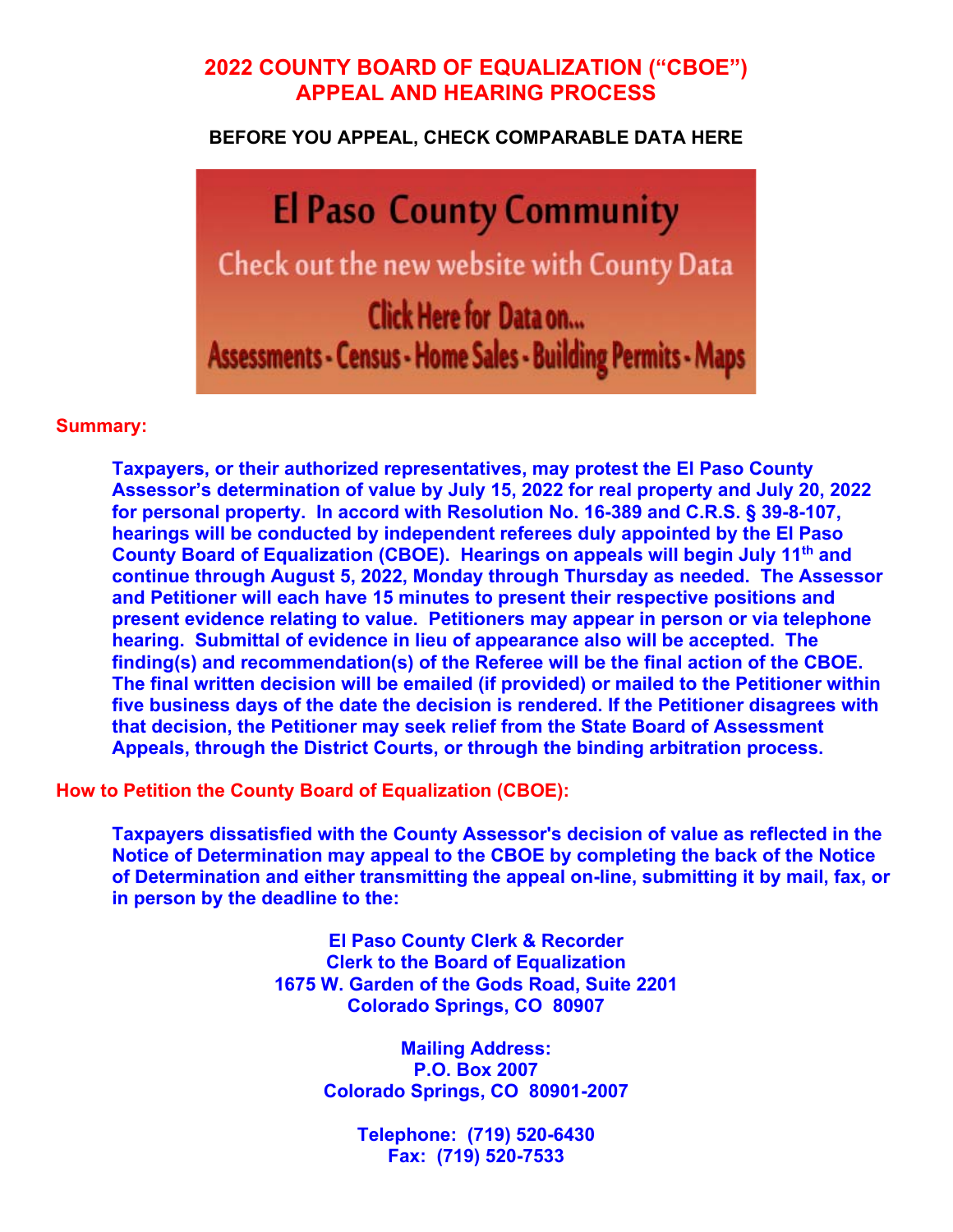### **On-line Appeal: https://forms.office.com/g/3xDv1ExYWC**

#### **Inquiries also may be directed to jackieallred@elpasoco.com**

**When completing the notice, include your first and second preference for a weekday**  hearing (Monday through Thursday only) between July 11<sup>th</sup> and August 5<sup>th</sup>, as well as **your preference for a morning or afternoon hearing. Complete the telephone hearing portion if you would like a telephone hearing in lieu of appearing in person. A hearing is still held in the absence of the Petitioner. If the appeal is filed without a hearing preference, we will assume you will not be appearing or providing additional evidence, and the appeal will be filed for referee consideration on a day assigned by our office to take place when time permits. Hearings cannot be rescheduled.** 

**Early submittal of your appeal is recommended. Space has also been provided on the Notice for you to supply the Clerk's office with a daytime telephone number, and to inform this office if your mailing address has changed. Colorado law requires the petitioner to state his opinion of value in terms of a specific dollar amount. Remember to sign and date the appeal. A hearing letter will be emailed (if provided) or mailed to notify the petitioner of the date, time and location set for the hearing by the Clerk's office. If you have questions concerning your hearing, please contact staff at (719) 520- 6432. Having your property schedule number readily available will assist staff in locating your appeal.** 

### **Deadlines to File Appeals:**

**To preserve your right to appeal, the Notice of Determination must be postmarked, delivered, transmitted, or faxed to the Clerk's Office on or before July 15th for real property (land and buildings) and July 20th for personal property (furnishings, machinery, and equipment). Early submittal is encouraged to assist the Clerk's office in scheduling your appeal on a date you will be available.** 

## **If You are Unable to be Present at Your Hearing:**

**Hearings are still held in the absence of the Petitioner. A telephone hearing may be arranged by completing the telephone portion of the appeal or by contacting the Clerk's office. The Referee will telephone you on your hearing date and time, and the call will be placed on a speakerphone to conduct the hearing. Please contact the Clerk's office to make arrangements to submit your evidence in advance of your hearing. Evidence also will be accepted in lieu of Petitioner's appearance in person or by telephone.** 

#### **Evidence:**

**The Petitioner has the burden to present evidence as to the value of his/her property. Evidence may be submitted with the appeal or separately by mail, email, fax or in person. Note: The Referee does not automatically receive documentation that may have been provided to the Assessor in an earlier appeal or protest process.**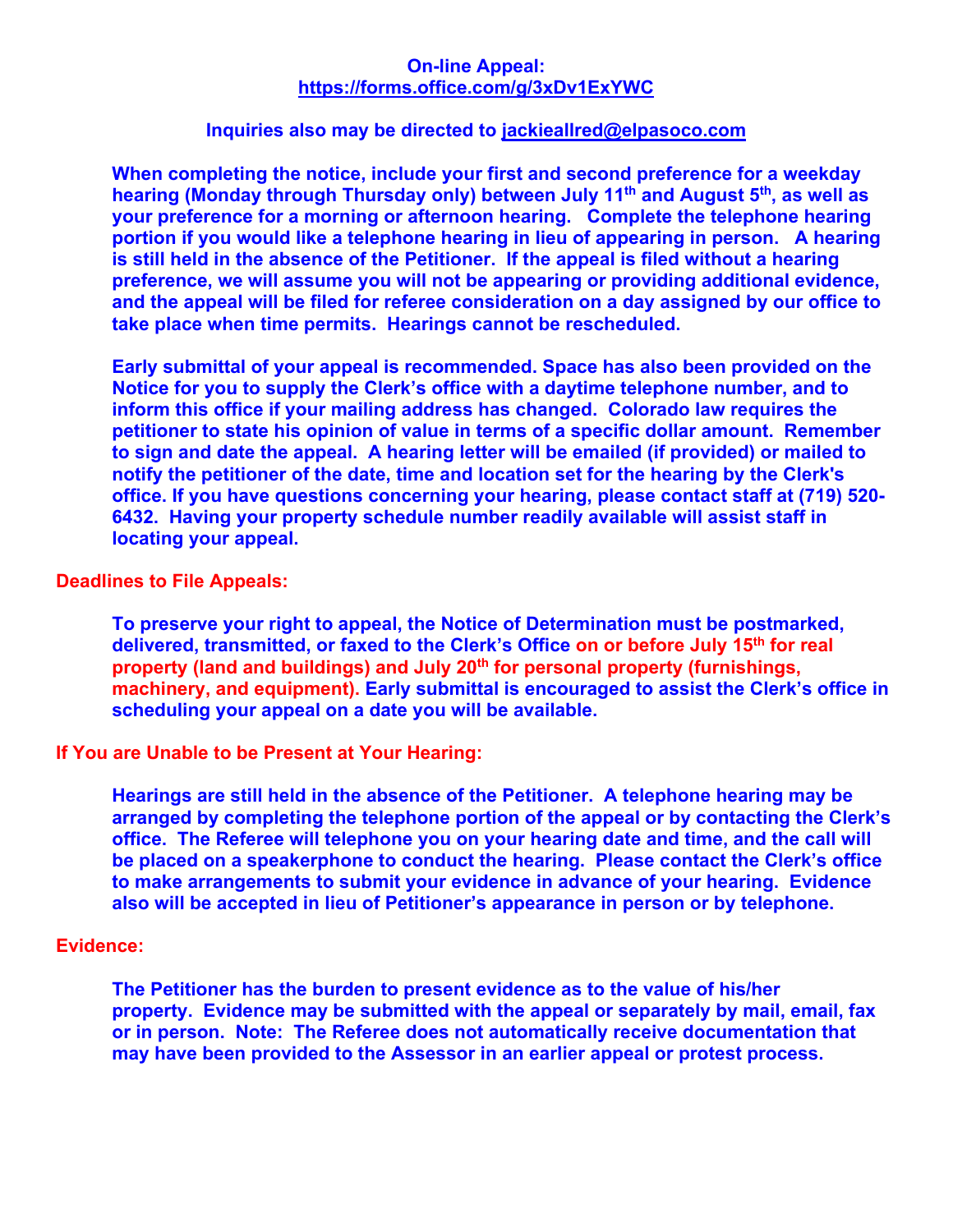**Examples of evidence:** 

- **Colorado State Statute allows that the data-gathering period used to estimate the value of property for 2021 & 2022 value shall be the 24-month period running from July 1, 2018 through June 30, 2020. Only properties having sold within this 24-month time frame may be used as a comparable when estimating a market value;**
- **Items that affect value are incorrect on your property record on file with the County Assessor. Example: You have one bath, not two. You have a carport, not a garage. The total square footage of your home is 1,600 square feet, not 2,000 square feet;**
- **Contractor estimates of costs to repair building or land defects;**
- **Income data;**
- **Letters or documents from government agencies and/or experts regarding development limitations;**
- **Deeds describing easements that impact value;**
- **Independent appraisals;**
- **Photographs of features or conditions that you believe diminish your property's market value;**

**Evidence may consist of your own testimony, the testimony of witnesses called to testify, or physical evidence such as pictures, maps, graphs, or other documents. Two copies of any physical evidence are required by the parties, one to be provided to the Referee to be kept as part of the record, and the other for the Petitioner and Assessor to exchange.** 

**Hearing Procedures:** 

**Referee hearings may be recorded. The Assessor (or authorized representative) and Petitioner (or authorized representative) will each have 15 minutes to present their respective positions. This time limit will not be extended. The order of the hearing is as follows: the Petitioner will first present evidence in support of the protest to the Assessor's valuation of the property in question (15 min. max). Next, the Assessor will respond and present evidence (15 min. max.). The Petitioner, Assessor, and Referee will have the right to question and cross-examine all persons testifying.** 

**A Statement of Procedures, restating the hearing process and evidence requirements, will accompany the scheduled hearing letter. Petitioners sign the Statement, bring it to the hearing and give it to the Referee prior to the start of the hearing. It will be made part of the record.** 

**Decisions of the County Board of Equalization (CBOE):** 

**In accordance with C.R.S. §39-8-102 and Board Resolution No. 16-389, the finding(s) and recommendation(s) of the CBOE Referee is the final action of the CBOE. The written decision will be emailed or mailed to the Petitioner within five business days of the hearing. The County Assessor will also receive a copy of the decision in order to make the appropriate adjustment or notations in his records. If the Petitioner is satisfied with the decision, the appeal process has concluded.** 

**How to Appeal the Decision of the County Board of Equalization (CBOE):** 

**If you disagree with the CBOE's decision, you may select one of the three following options and file an appeal within 30 days of the postmark of the CBOE's decision:**